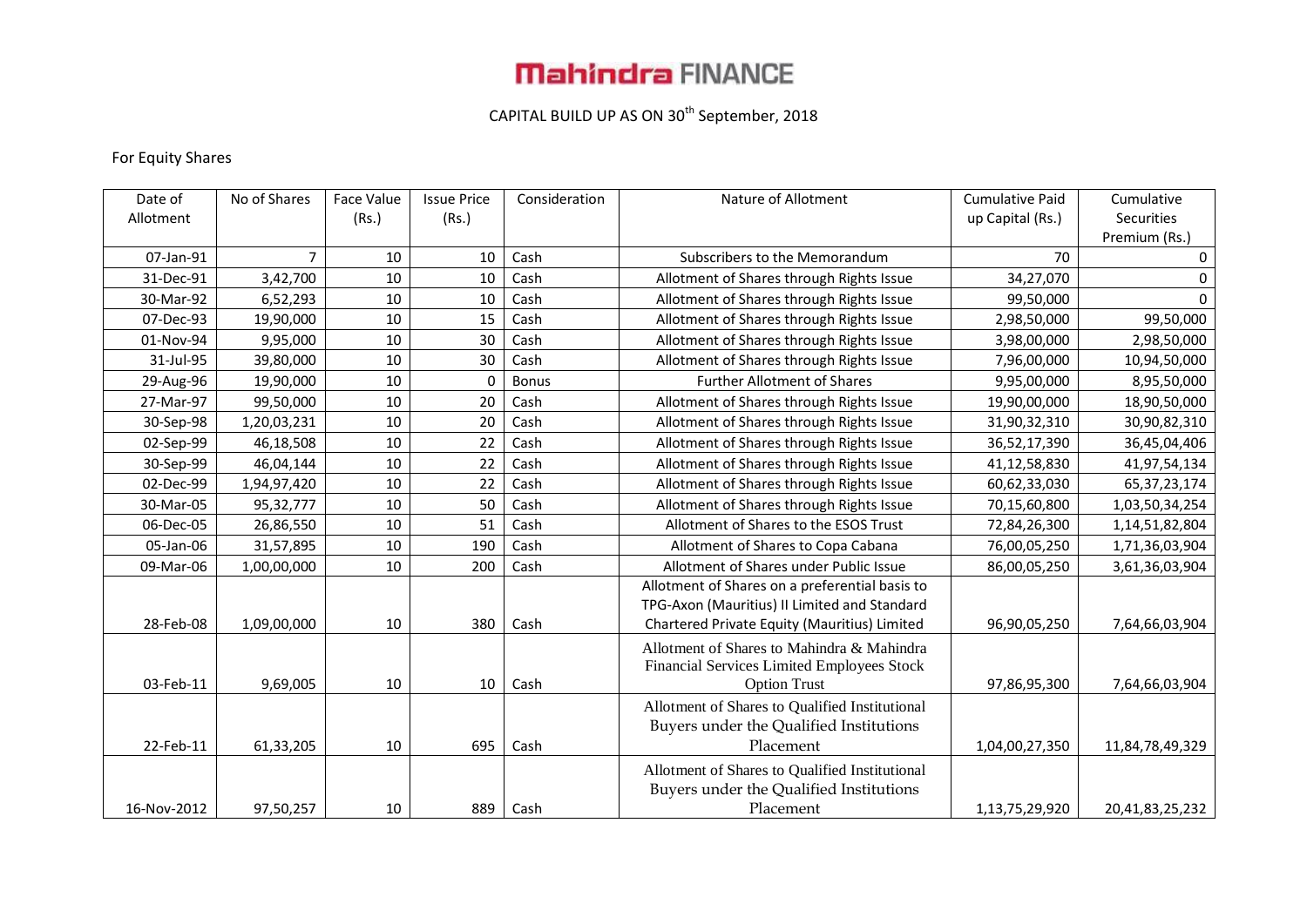## **Mahindra FINANCE**

## CAPITAL BUILD UP AS ON 30<sup>th</sup> September, 2018

#### For Equity Shares

| <b>Balance as on</b> |              |                |                |  |                |                     |
|----------------------|--------------|----------------|----------------|--|----------------|---------------------|
| 31-Mar-2013          | 56,87,64,960 | 2              |                |  | 1,13,75,29,920 | 20, 15, 58, 07, 775 |
| <b>Balance as on</b> |              |                |                |  |                |                     |
| 30-June-2013         | 56,87,64,960 | $\mathbf 2$    | $\blacksquare$ |  | 1,13,75,29,920 | 20, 15, 81, 78, 959 |
| <b>Balance as on</b> |              |                |                |  |                |                     |
| 30-Sep-2013          | 56,87,64,960 | 2              | $\blacksquare$ |  | 1,13,75,29,920 | 20, 16, 42, 13, 353 |
| <b>Balance as on</b> |              |                |                |  |                |                     |
| 31-Dec-2013          | 56,87,64,960 | $\mathbf 2$    | $\blacksquare$ |  | 1,13,75,29,920 | 20,16,44,50,006     |
| <b>Balance as on</b> |              |                |                |  |                |                     |
| 31-Mar-2014          | 56,87,64,960 | $\mathbf 2$    |                |  | 1,13,75,29,920 | 20, 18, 24, 73, 991 |
| <b>Balance as on</b> |              |                |                |  |                |                     |
| 30-June-2014         | 56,87,64,960 | 2              | $\blacksquare$ |  | 1,13,75,29,920 | 20, 19, 53, 14, 010 |
| <b>Balance as on</b> |              |                |                |  |                |                     |
| 30-Sept-2014         | 56,87,64,960 | $\mathbf 2$    |                |  | 1,13,75,29,920 | 20, 20, 57, 14, 511 |
| <b>Balance as on</b> |              |                |                |  |                |                     |
| 31-Dec-2014          | 56,87,64,960 | 2              | $\blacksquare$ |  | 1,13,75,29,920 | 2020, 72, 64, 778   |
| <b>Balance as on</b> |              |                |                |  |                |                     |
| 31-Mar-2015          | 56,87,64,960 | $\mathbf 2$    |                |  | 1,13,75,29,920 | 2023, 24, 24, 516   |
| <b>Balance as on</b> |              |                |                |  |                |                     |
| 30-June-2015         | 56,87,64,960 | $\mathbf 2$    | $\blacksquare$ |  | 1,13,75,29,920 | 2023,68,02,919      |
| <b>Balance as on</b> |              |                |                |  |                |                     |
| 30-Sep-2015          | 56,87,64,960 | $\mathbf 2$    |                |  | 1,13,75,29,920 | 2024, 63, 35, 968   |
| <b>Balance as on</b> |              |                |                |  |                |                     |
| 31-Dec-2015          | 56,87,64,960 | $\mathbf{2}$   |                |  | 1,13,75,29,920 | 2029,03,75,662      |
| <b>Balance as on</b> |              |                |                |  |                |                     |
| 31-Mar-2016          | 56,87,64,960 | $\mathbf 2$    |                |  | 1,13,75,29,920 | 2032,52,39,633      |
| <b>Balance as on</b> |              |                |                |  |                |                     |
| 30-June-2016         | 56,87,64,960 | $\mathbf 2$    |                |  | 1,13,75,29,920 | 2014, 96, 36, 408   |
| <b>Balance as on</b> |              |                |                |  |                |                     |
| 30-Sep-2016          | 56,87,64,960 | 2              | $\blacksquare$ |  | 1,13,75,29,920 | 2016,40,66,658      |
| <b>Balance as on</b> |              |                |                |  |                |                     |
| 31-Dec-2016          | 56,87,64,960 | $\overline{2}$ |                |  | 1,13,75,29,920 | 2023,41,98,785      |